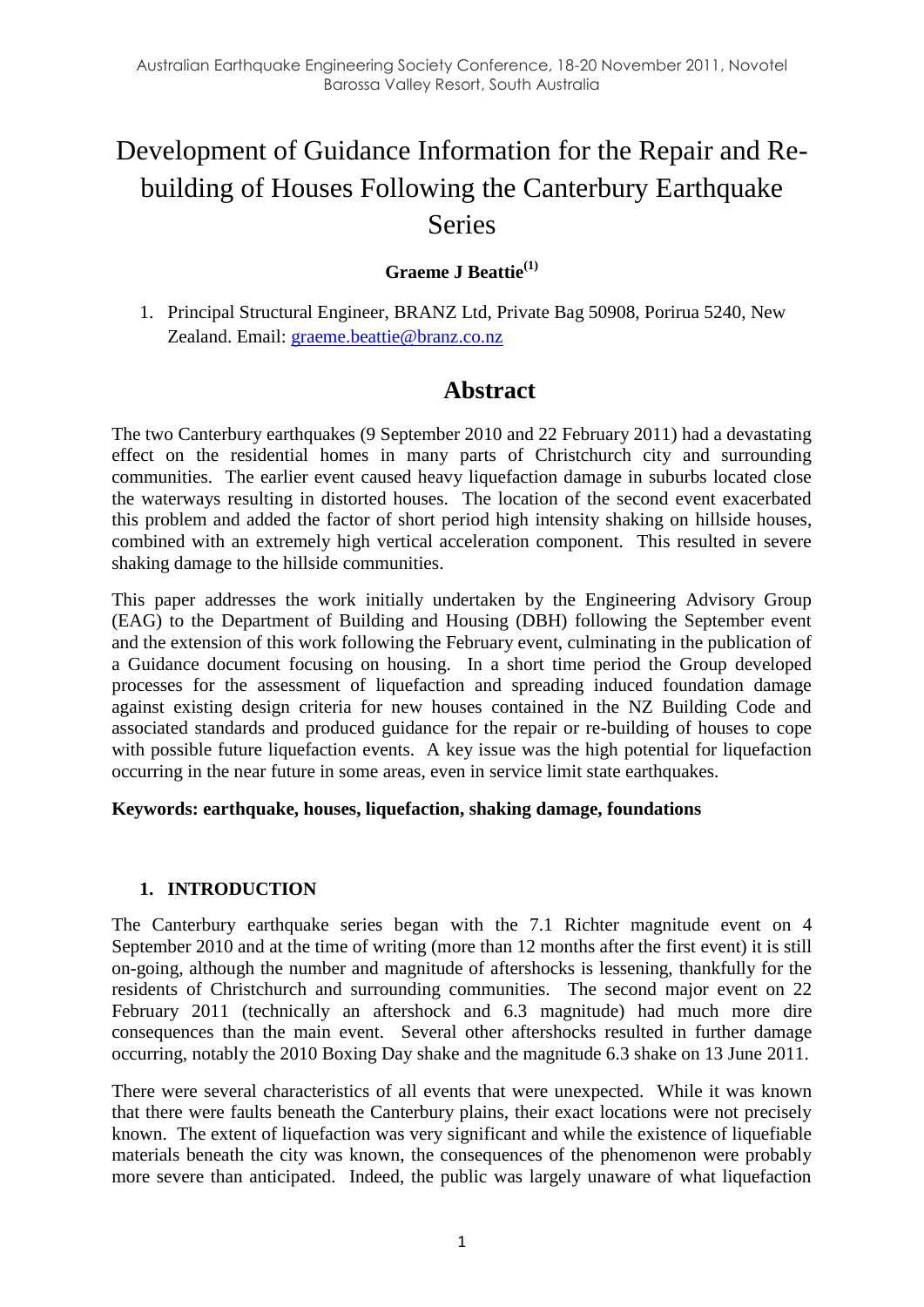was before 4 September but there would be few residents of Christchurch that could not associate with it now. The magnitude of vertical accelerations was very large in both the February and June events, particularly in the hill suburbs and the eastern suburbs on the flat.

This paper describes some of the observed damage to residential houses, the development of technical guidance information for the repair and replacement of house foundations affected by liquefaction in the September event and the re-assessment of this guidance and extension to cover shaking damage to house superstructures following the February event.

## **2. THE EARTHQUAKES**

At 4:35am on 4 September 2010 a magnitude 7.1 earthquake struck the Canterbury region of New Zealand. While centred approximately 40km west of the centre of Christchurch, the shallow epicentre of the event (10km) meant that its effects were widely felt in Christchurch. A ground surface rupture occurred at Greendale, between the epicentre and the city. The major manifestations of damage in the Christchurch area were fallen unreinforced masonry chimneys [\(Figure 1\)](#page-1-0), minor damage to internal linings of houses, some damage to old unreinforced masonry commercial buildings and the initiation of liquefaction [\(Figure 2\)](#page-1-1). The liquefaction was generally confined to areas close to waterways and areas particularly badly hit were Kaiapoi (to the north of Christchurch), Bexley, Dallington and Horseshoe Lake. The issue was often compounded by lateral spreading of the ground towards the waterway. Little shaking damage to houses was observed in the hill suburbs. While not obvious to the casual observer, many industrial storage racking systems suffered very badly and there was also significant damage to building contents.



**Figure 1 Collapsed unreinforced masonry chimney**

<span id="page-1-1"></span>

**Figure 2 Liquefaction damage**

<span id="page-1-0"></span>While the second major earthquake on 22 February was a lesser Richter magnitude (6.3), its epicentre was much closer to the city, being centred under the port community of Lyttleton, and the epicentral depth was only 5km. Readers will be well aware of the disastrous consequences of this second major event. The close proximity to the central business district of Christchurch and the 12:51pm timing of the event meant a far greater exposure of lives, with 181 people perishing and 164 people seriously injured. Liquefaction damage extended over a far greater area of the city and shaking damage was pronounced on the Port Hills, to the southeast of the city centre.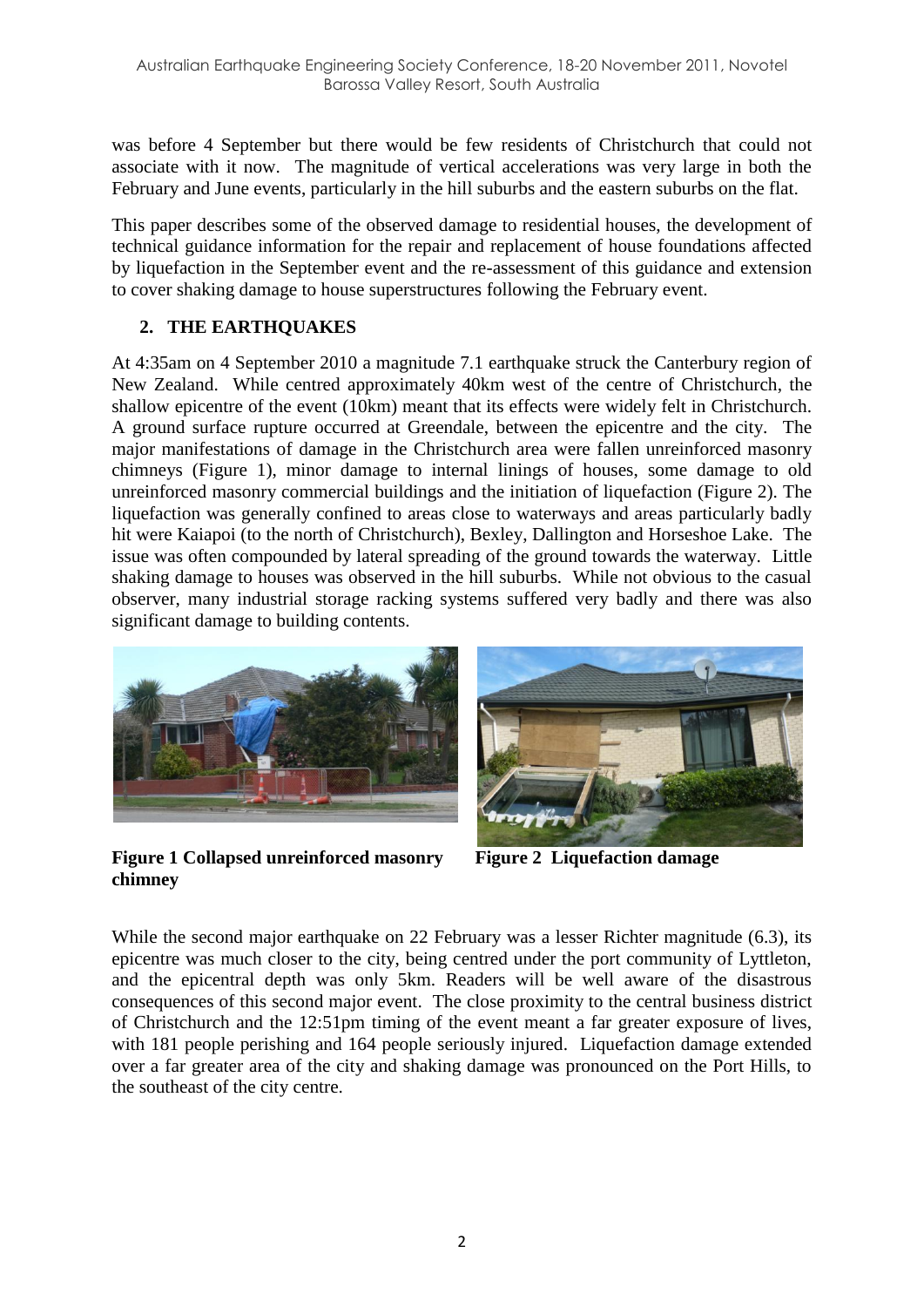## **3. ENGINEERING RESPONSE TO RESIDENTIAL DAMAGE**

### **3.1 Post September 2010**

Within days of the September event, a group of structural and geotechnical engineers was formed to assess the land and building damage and develop Guidelines for the reinstatement of land and repair and re-building of houses in Christchurch. The group included representatives from engineering consultancies (including Tonkin and Taylor), contractors, the Earthquake Commission (EQC), the Department of Building and Housing (DBH), BRANZ and the Structural Engineering Society of NZ (SESOC), and was referred to as the Engineering Advisory Group (EAG) to the DBH.

Tonkin and Taylor Ltd, geotechnical engineers, had consulted to the EQC prior to the earthquake on geotechnical matters and they immediately swung into action, assessing the land behaviour and designing coordinated land remediation measures covering areas close to waterways. The majority of the remediation works were going to be possible in road or public reserve areas with minimal effect on houses. The expectation of the proposed works was that future lateral spreading would be limited to manageable amounts.

To prevent the need for deep geotechnical investigations for individual properties the EQC commissioned suburb geotechnical investigations for the worst affected suburbs which would be made available for use with building consent applications for new dwellings. The residential area was thus sub-divided into three land zone categories:

- Zone A generally no land damage repairing and rebuilding in accordance with NZS 3604 (SNZ, 1999) principals.
- Zone B some land damage suffered repairing and rebuilding generally in accordance with NZS 3604 principals. Some re-levelling may be necessary.
- Zone C very severe or major land damage or areas close to areas of major remedial works. Badly damaged houses requiring replacement in areas where no remedial works were to be undertaken would require specific engineering design of the foundation system.

On an individual dwelling basis in these suburbs, reconstructed houses would only need to have a normal NZS 3604 geotechnical investigation. Such an investigation considered the normal static conditions and excluded the effects of liquefaction. The main purpose of the investigation was to confirm that the upper 2m of land met the NZS 3604 requirements of a 300kPa ultimate bearing capacity, expecting that liquefaction effects in a future event would be minimal.

However, for new foundations being constructed in areas where some land damage had been suffered and where suburb-wide land remediation work to reduce the future risk of lateral spreading was to be undertaken, the EAG proposed several generic design options for new concrete floors that provided a stiff platform. The aim was to ensure that in the event of possible further earthquakes, if any foundation settlement occurred then it would be a relatively simple task to re-level the dwelling. The foundations were designed to span over a 4m loss of support from within the footprint of the building or a 2m loss of support from the extremes of the floor (ie ends and outer corners). They would also be capable of resisting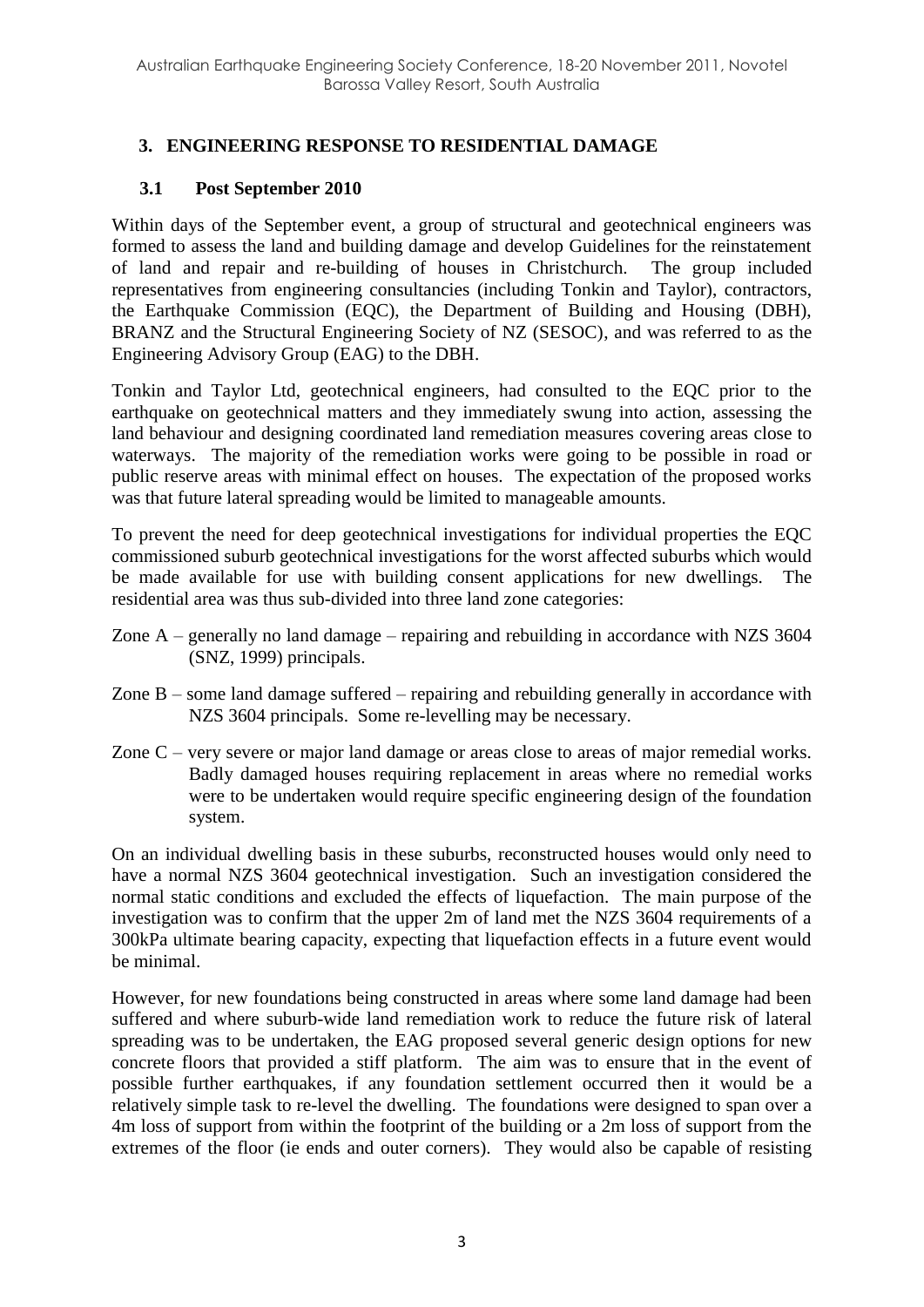small amounts of lateral spread. Lifting systems available included screw piles around the perimeter of the foundation and the injection of grouts or engineered resins beneath the floor.

Minimal advice was given on the reinstatement of the superstructure of houses because most of the shaking damage was quite superficial in areas not affected by liquefaction and because the EAG was keen to have the foundation repair and rebuild information available quickly.

Several workshops were held with the insurance companies and their repair contractors, territorial authorities and engineers to gather feedback on the proposed approaches during the development of the guidance document and particularly to trial the decision parameters for determining whether, firstly, a re-level would be required and then if a foundation repair or rebuild would be necessary.

On 20 December 2010, the DBH published the results of the deliberations of the EAG in the document "Guidance on house repairs and reconstruction following the Canterbury earthquake" (DBH, 2010). The plan had been to publish a revision of the Guide in April 2011, where further guidance would be included on chimney repairs and replacements, concrete slab crack repairs and further revision of the original document would be included, as required, following its use over the intervening period.

## **3.2 Post February 2011**

The event of 22 February 2011 altered the EAG's thinking for the future rebuild of the residential sector of the city. To put the event in perspective, the area of liquefied land increased tenfold. Some suburban areas settled up to 0.5m as a result of the ejection of liquefied sands and there was further evidence of lateral spread towards waterways. The peak ground acceleration (PGA) recorded in the east of the city was 1.9g (c.f. 0.3g in September) and on the Port Hills 2.2g (c.f. 0.6g in September). Furthermore, vertical accelerations, particularly on the Port Hills in February were much greater that had ever been expected to be designed for. The maximum recorded PGA was greater than 2g in some locations on the Port Hills.

## **3.3 Re-structuring of the EAG and Development of Land Zones**

It took until April 2011 to get through the emergency phase following the February event and time and resources were again available to provide input into the development of guidance information. The original EAG was split into a residential EAG sub-group and a commercial EAG sub-group, as there was now a huge task involving assessments of thousands of commercial buildings and a consistency of approach was highly desirable. The number of members in the residential sub-group was similar to that in the EAG formed after the September event. This sub-group was tasked with revising and expanding on the guidance information published in December. The aim was to provide guidance on how the effects of liquefaction could be allowed for in the design and detailing of foundation repair and rebuilding, to provide greater resilience in future earthquakes.

Working for the EQC, Tonkin and Taylor set about mapping the extent of liquefaction over the city with field inspection teams going door to door. A similar but simpler process had been instituted following the September event. In the 2011 process a cursory inspection was also made of the damage to the dwellings on liquefaction and/or lateral spreading affected properties (pure shaking damage effects were excluded). Further information was gathered via the EQC building damage rapid assessment undertaken in March and April 2011.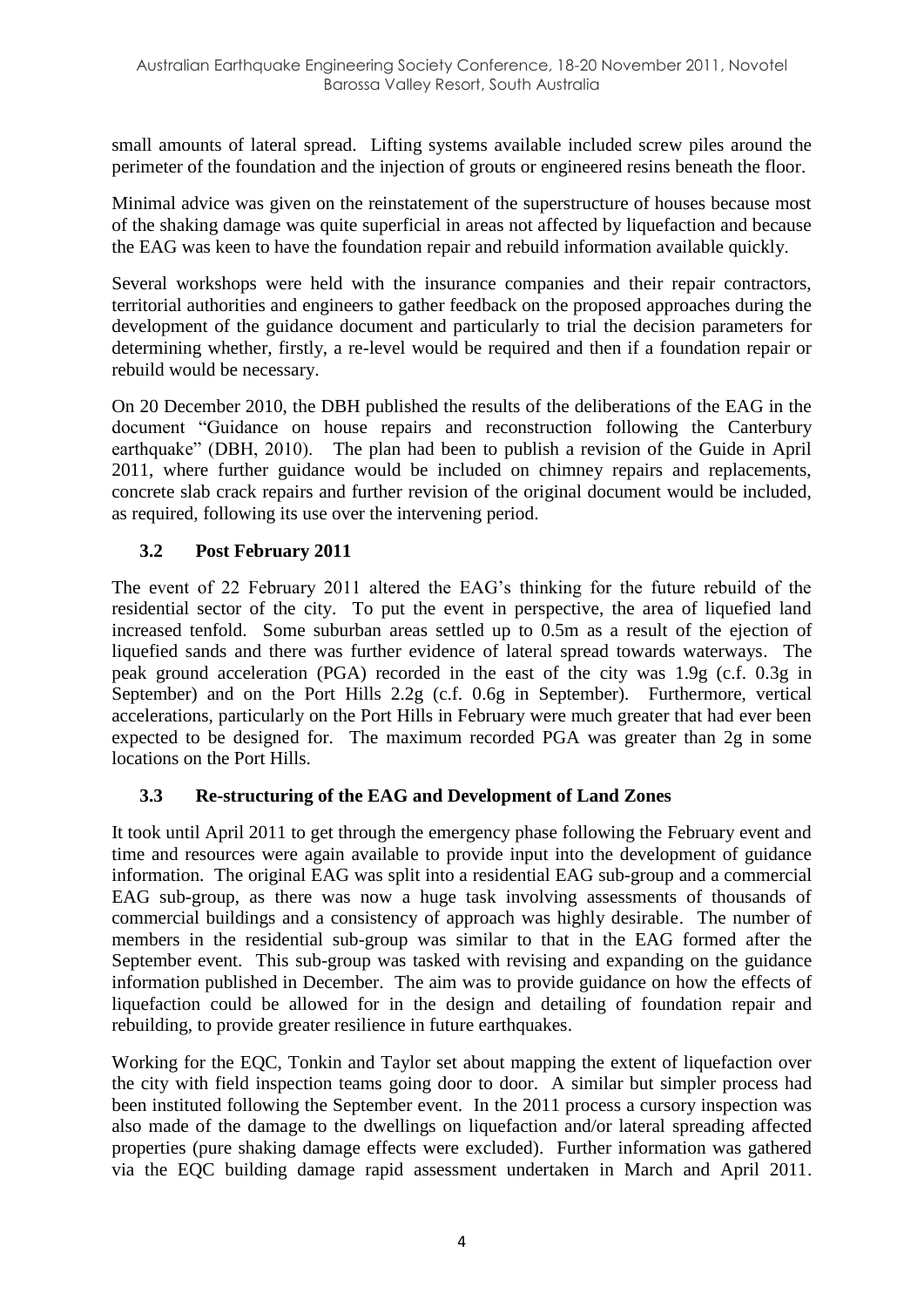Theoretical analyses of ground conditions and seismic hazard were combined with the predicted effects of earthquakes with potentially different characteristics. Key parameters in this analysis included the remnant thickness and strength of the surface crust of nonliquefiable material based on the groundwater depth the composition of the shallow soils (2- 5m depth). Consideration was also given to the gazetted increase in the service and ultimate limit state level earthquakes' spectral accelerations for Christchurch. The aim of this process was to combine all of the observational data from September and February with theoretical predictions of future land performance and from this create foundation technical category maps to aid the decisions on appropriate repair and rebuild options.

Based on the geotechnical advice from Tonkin and Taylor, the Government announced on 26 June 2011 that properties in Christchurch and surrounding areas had been "zoned" into either of four zones, these being **Red**, **Orange**, **Green** and **White**. In summary, properties in the **Red** zone had been determined to be uneconomic and time-consuming to repair, or there was extensive land damage, or there was a high risk of damage from low levels of shaking, or the success of engineering solutions was uncertain and the only option was to retreat from the area. The **White** zone included the Port Hills where there was no liquefaction issue but where other considerations such as rock fall and slope stability were still to be addressed.

The **Green** zone was identified as the "go zone" where work could begin on the repair and rebuild of dwellings. There was expected to be a range of foundation solutions for this zone. The area identified as the **Orange** zone (between Green and Red zones) required more consideration but the future expectation was that properties in this zone would be reclassified as either Red or Green. A Government announcement was made on 28 October that 80% of the **Orange** zoned properties had been re-classified as **Green**. This means that at the time of writing there are approximately 130,000 properties in the **Green** zone. All of the **Green** zone is on the flat.

The remainder of this paper discusses the development of foundation solutions for the **Green** zone and issues with superstructure bracing repairs, which is particularly relevant for structures on the Port Hills. This information will be included in a new guidance document which is due to be published in late November 2011.

#### **3.4 Categorisation of Properties in the Green zone**

On 28 October 2011, Earthquake Recovery Minister Brownlee announced details of the subdivision of the Green zone into three Foundation Technical Categories (TC1, TC2 and TC3). The future liquefaction potential for these three technical categories has been determined from the process described above and is given in [Table 1.](#page-5-0) Land in an un-categorised area will require engagement of a geotechnical engineer to determine the appropriate solution for the property, based on a site specific investigation.

It will be necessary to make site observations and conduct some site geotechnical investigation at each property before beginning a dwelling repair or rebuild. For TC1 and TC2 the geotechnical investigation will be a shallow investigation to determine the bearing capacity. A deep investigation will be required at TC3 properties. Processes are being put in place to ensure that the results of any investigations are input to a common database for future reference and some refinement of boundaries between the TCs may occur. It will not be possible for a TC to be upgraded (e.g. TC2 to TC1) for an individual property, but downgrades may occur.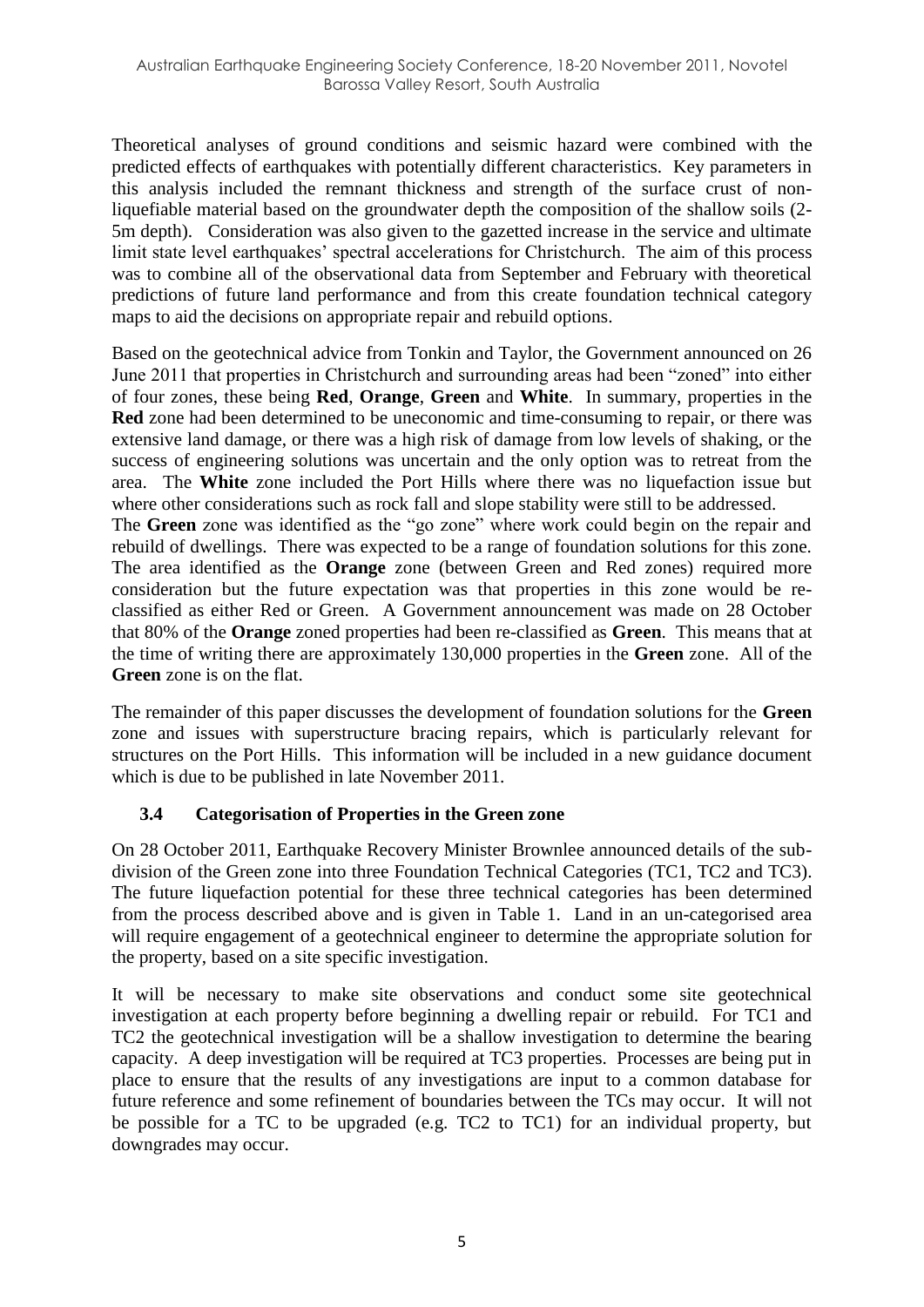## **3.5 New Foundation Solutions**

For existing houses on the flat in Christchurch, there are generally three types of foundation. The first is an all-piled foundation where the dwelling is supported on either timber or concrete piles throughout (Type A). This was the style used in the early  $20<sup>th</sup>$  century but was replaced by a concrete perimeter foundation with generally concrete piles inside the perimeter (Type B). Modern houses have employed a concrete slab on grade floor (Type C).

Given the future expectations of land settlement, the EAG has formulated house foundation designs for TC1 and TC2. One option is currently proposed for TC3 but other options are under development.

## **3.5.1 Dwellings in Technical Category 1**

For new dwellings in TC1, as long as there is good ground<sup>1</sup> present then new dwellings may be lightweight construction on shallow piles with a timber floor or a reinforced concrete slab on grade may be used. NZS 3604 has allowed the use of unreinforced slabs but these were found to be vulnerable to settlement and ground spreading in the earthquakes. While the future expectations for the land do not involve these phenomena, it was considered good practice to reinforce new slabs.

| <b>Foundation</b><br><b>Technical</b><br>Category | <b>Future Land Performance</b><br><b>Expectation from Liquefaction</b>                                                                                                      | <b>Expected</b><br><b>SLS</b> land<br>settlement $^{(1)}$<br>(mm) | <b>Expected</b><br><b>ULS</b> land<br>settlement $^{(1)}$<br>(mm) |
|---------------------------------------------------|-----------------------------------------------------------------------------------------------------------------------------------------------------------------------------|-------------------------------------------------------------------|-------------------------------------------------------------------|
| TC1                                               | Negligible land deformations expected<br>in a future small to medium sized<br>earthquake, and up to minor land<br>deformations in a future moderate to<br>large earthquake. | $0 - 15$                                                          | $0 - 25$                                                          |
| TC <sub>2</sub>                                   | Minor land deformations possible in a<br>future small to medium sized<br>earthquake, and up to moderate land<br>deformations in a future moderate to<br>large earthquake.   | $0 - 50$                                                          | $0 - 100$                                                         |
| TC <sub>3</sub>                                   | Moderate land deformations possible in<br>a future small to medium sized<br>earthquake, and significant land<br>deformations in a future moderate to<br>large earthquake.   | >50                                                               | >100                                                              |

## <span id="page-5-0"></span>**Table 1 Expected future land performance**

(1) Using recognised calculation methods such as the New Zealand Geotechnical Society Earthquake Engineering Practice Guidelines (NZGS, 2010)

**<sup>.</sup>**  $<sup>1</sup>$  Good ground is defined in NZS 3604</sup>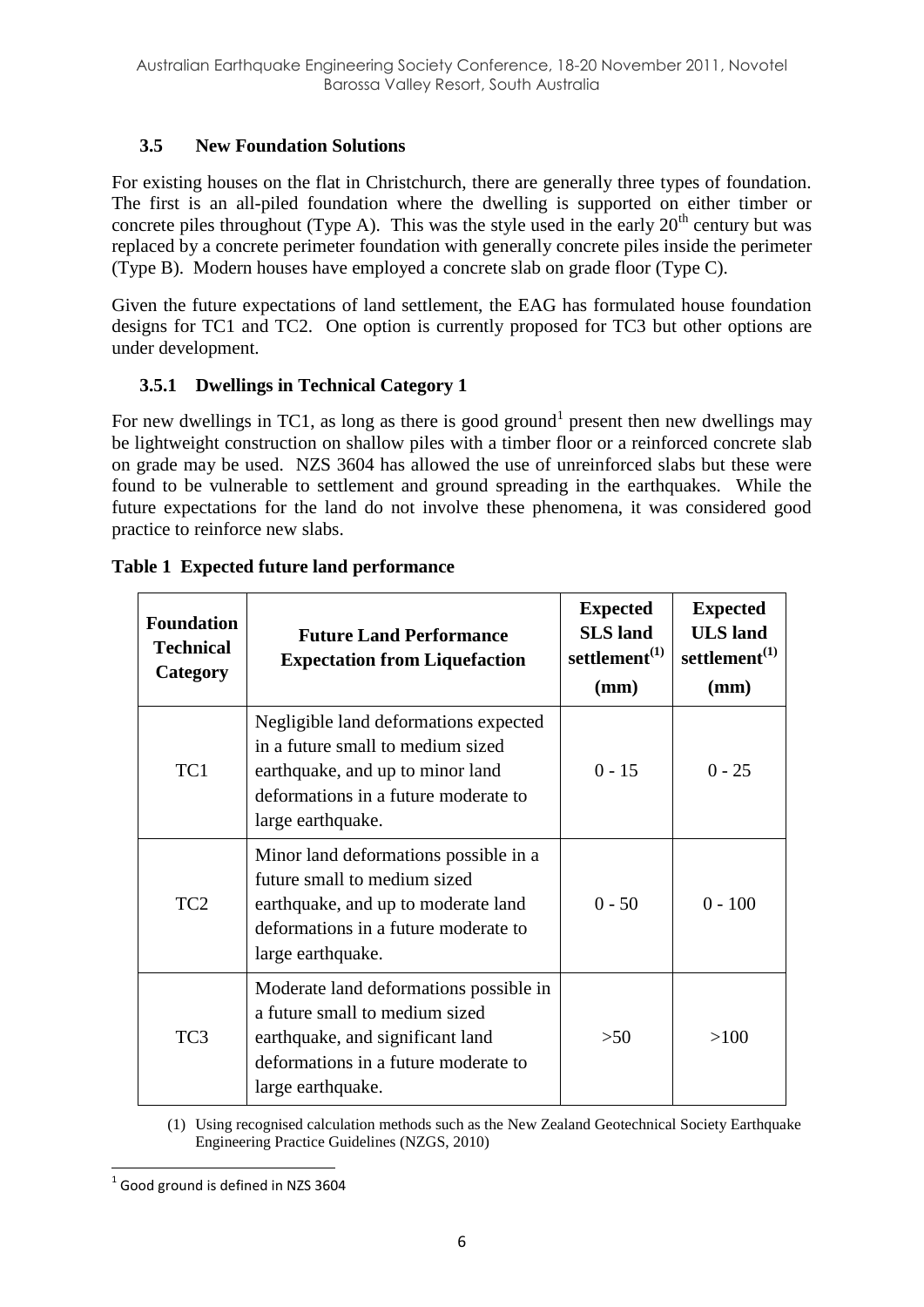(2) Note that the differential settlement would be expected to be approximately half the total settlement values listed above

### **3.5.2 Dwellings Technical Category 2**

There was a need to ensure that foundations in TC2 could be either readily re-levelled or sufficiently stiff that they could span over reasonable areas of ground with lost support. While shallow piled foundations would deform under the potential future settlements, it was considered that re-levelling was a simple process of packing piles. However, an NZS 3604 reinforced concrete slab foundation would pose difficulties for re-levelling. Instead, a range of stiff foundation options has been proposed to ensure that the floor plate remains flat in the event of the potential ground settlements. Slight tilting of the floor plate may be expected but lifting methods are available for simple re-levelling should the expected limits be exceeded.

#### **3.5.3 Dwellings in Technical Category 3**

There is a high likelihood that future liquefaction in an ultimate limit state earthquake event in this TC will lead to ground settlements exceeding 100mm with differentials over the site exceeding 50mm. To guard against this eventuality, deep piles are considered to be an option, founded on solid bearing beneath the liquefiable layer. However, pile depths of approximately 10m are seen as the limit for an economical solution and there are areas of Christchurch where the liquefiable layer extends to greater depths. For this reason, alternative solutions will be necessary which, instead of relying on positive support from an underlying layer, can alter the geotechnical characteristics of the crust. Observations of combinations of dwelling performance and sub-surface conditions in the Canterbury earthquake series have shown that when there is a surface crust of around 2m to 3m the effects of liquefaction in the lower layers are significantly reduced. Options under consideration include containment of the soil beneath the foundation by piling around the perimeter of the building platform and improvement of the soil properties beneath the foundation by soil mixing or dynamic compaction. Any of these improvement methods would effectively create a TC2 condition, allowing dwelling foundation construction to proceed as outlined for TC2.

#### **3.6 House Foundation Repairs**

The EAG has suggested that the need to carry out house foundation repairs will be dependent on the "out of level" of the existing foundation and guidance has been provided on floor slopes and overall out of level to trigger either foundation repairs or rebuilds. These have been based on what have been considered to be acceptable tolerances in a number of standards and the NZ Building Code. For all house types, if a maximum slope between two points 2m or more apart is greater than 1 in 200 and the variation in floor level is greater than 50mm then this is considered to be a trigger for work to be undertaken on the foundation.

House foundation re-level/repair options have been developed only for houses in TC1 and TC2. Repair options will be dependent on the results of the shallow geotechnical investigation. For ground with an ultimate limit state (ULS) geotechnical bearing capacity of 300kPa or greater, repair of Type A dwelling foundations may be undertaken by packing piles. Sections of foundation wall may require replacement in Type B dwellings, in which case these will need to be reinforced to ensure that they are able to span a potential loss of support in the future. For Type C foundations, guidance is provided for re-levelling and crack repairs. If the geotechnical ULS bearing capacity is less than 300kPa a specific engineering design will be required.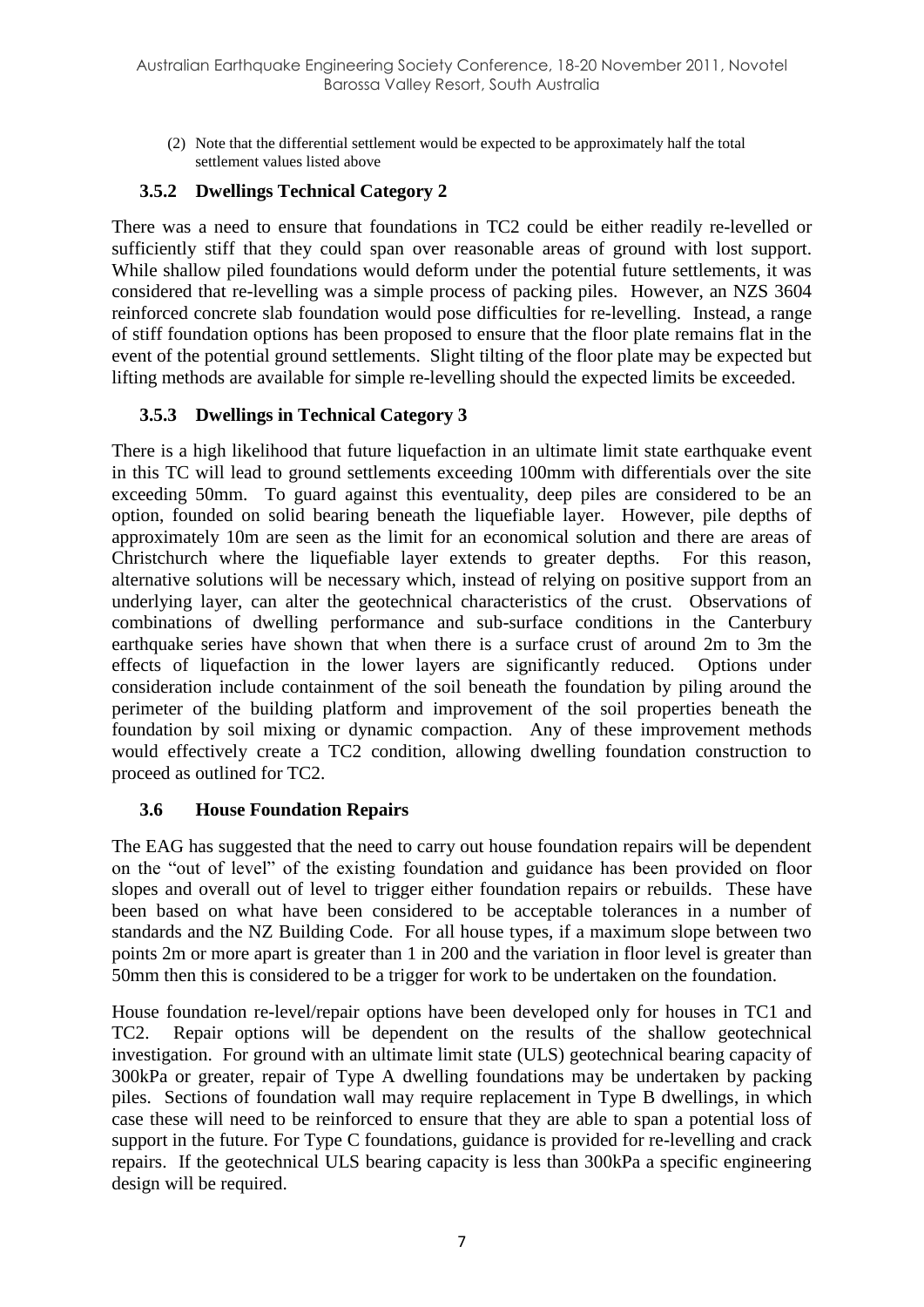It has not been possible to develop repair options for foundations in TC3 before the publication of the Guide. The results of trials of ground improvement methods will assist in the development of options, although a heavy geotechnical involvement can be expected for each individual dwelling.

## **3.7 Superstructure Bracing Repair Issues**

From the point of view of the aim of the Building Code, typical houses behaved very well in the Canterbury earthquake series in that none collapsed, except in cases where the collapse initiation was rock fall or slope instability.

Sheet bracing materials also behaved well, providing stability to the houses while at the same time dissipating earthquake energy in a ductile fashion. In many houses, the visible damage to wall linings was minor (cracking of plasterboard joints - [Figure 3\(](#page-7-0)a)) while in others the damage was very significant (diagonal cracking through sheets and detached sheets - [Figure](#page-7-0)  [3\(](#page-7-0)b)). In the second case, the repair solution is clear. The lining must be stripped off and replaced. The difficulty is in identifying the underlying damage in the first case and appropriately repairing the wall. In houses with minor damage throughout, the occupants have often commented that the house is "noisier" than it had been before the earthquakes. The reason for this is that in the earthquakes the fixings have moved small amounts in the lining, creating slots and under minor excitations from wind and aftershocks the house is able to flex more. There is no significant loss in strength because this is taken up once the fixings have reached the end of the slots.



<span id="page-7-0"></span>**(a) Minor cracking (b) major damage**